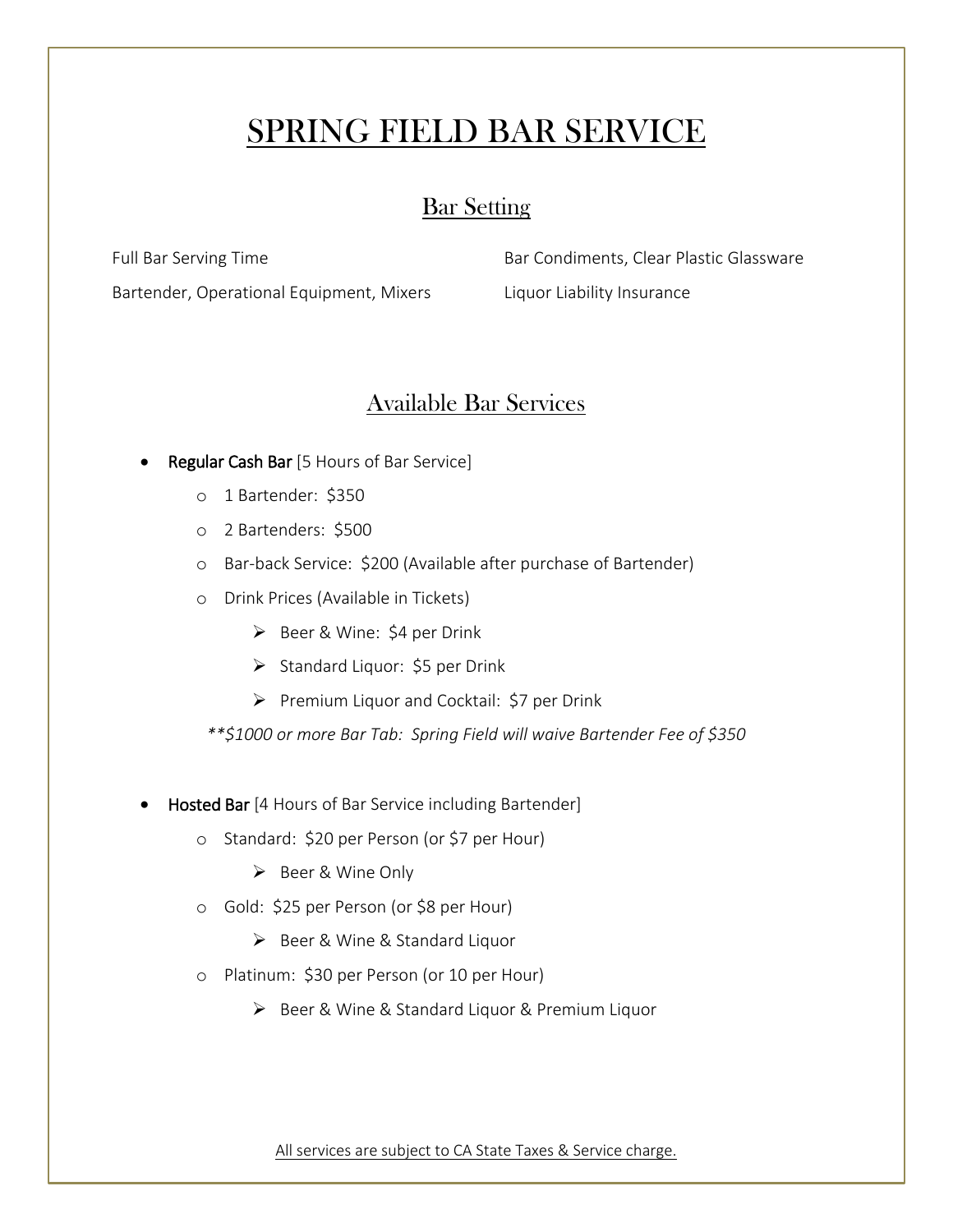#### Bring Your Own Alcohol [5 Hours of Bar Service]

- o 1 Bartender: \$500
- o 2 Bartenders: \$800
- o Bar-back Service: \$300 (Available after purchase of Bartender)
- o Monday through Thursday Only
- o Must have General Liquor Liability Insurance

### Additional Services

- Security Guard
	- o *Required for any event with 100 guests or more*
		- 1 Security Guard for every 100 guests
	- o Rate: \$150 per Security Guard
- Ice, Cups, Napkins for BYO Alcohol : \$150 per Bar

## \*\*ALL BAR SERVICE SALES ARE FINAL\*\*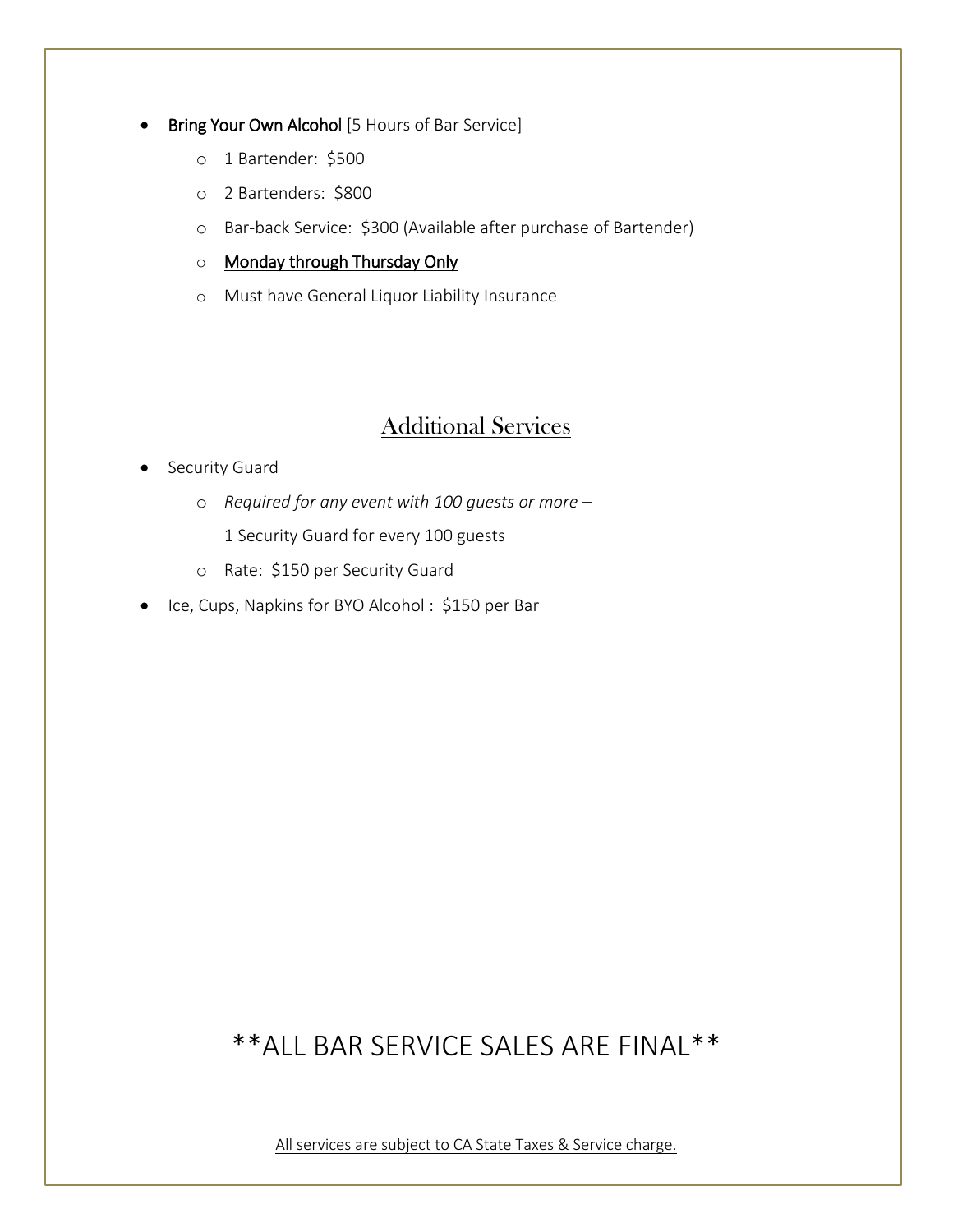## Liquor List

#### Beer

- Corona (Extra and Light)
- Bluemoon
- Heineken
- Stella Artois

- Modelo
	- \*\*Ask Event Coordinator for more Beer Options (Personalized Bar Service)

### Wine

- House Cabernet
- House Chardonnay

### Standard & \*\*Premium Liquor

- Titos Vodka
- Absolut Vodka
- Jameson
- Hendrik's Gin
- Malibu
- Kahlua
- Jack Daniels
- Jagermeister
- Jose Cuervo Gold
- \*\*Chivas Regal
- \*\*Grey Goose
- \*\*Henessey
- \*\*Patron Silver

### Various Cocktails Available with Following Mixers:

- Sweet n Sour
- Grenadine
- Blue Curacao
- Lime Juice
- Vermouth
- Midori
- Tonic & Soda Water
- Ginger Ale
- Margarita Mix